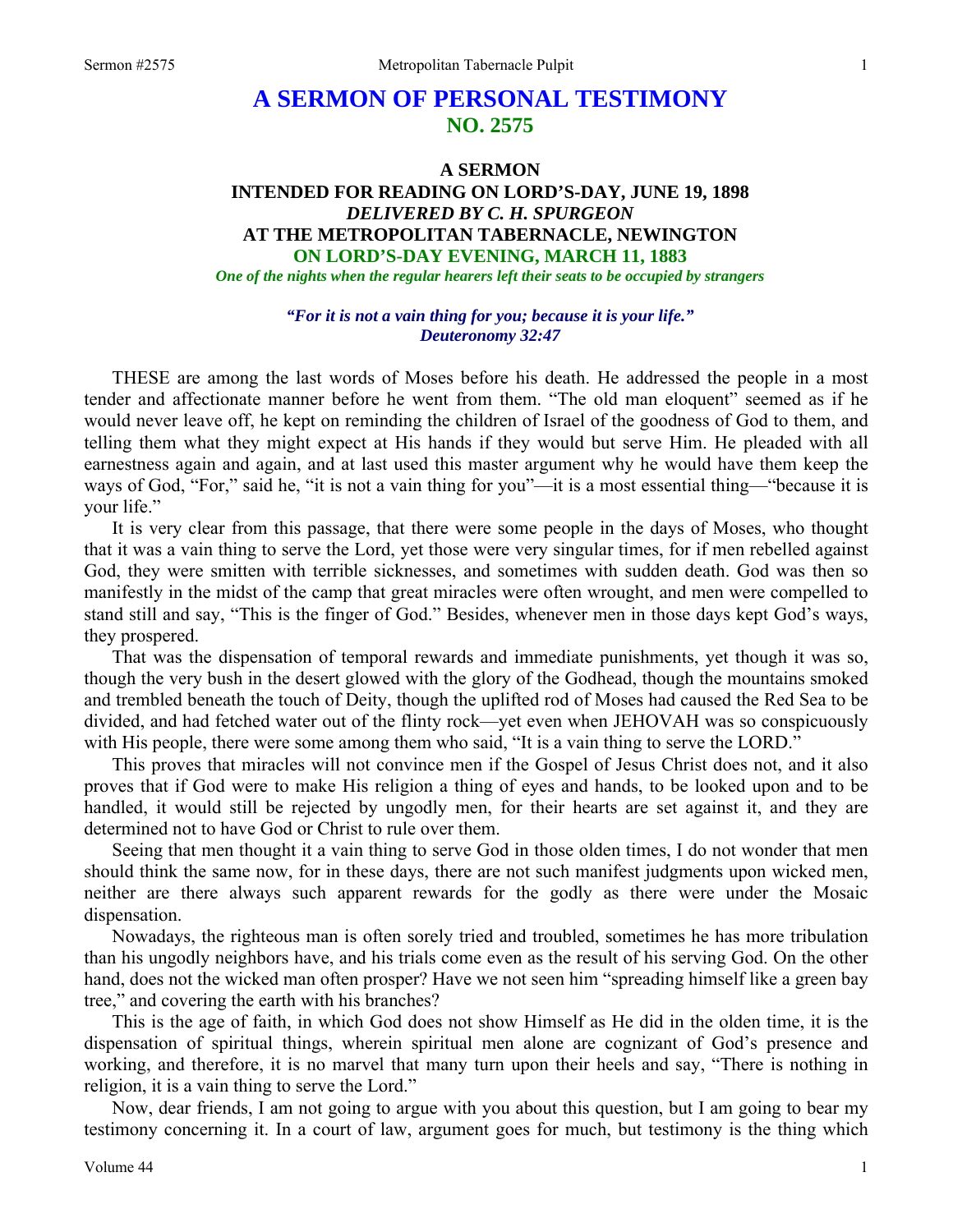carries weight with the jury. They hear the evidence, and if they believe that the witnesses are honest and truthful men, they accept their testimony, and give a verdict accordingly. If they have reason to think that the witnesses are only acting a part, and speaking falsehood, they attach no importance to their evidence. I am going to give my testimony concerning the reality and blessedness of the religion of Jesus Christ our Lord, in the hope that it will convince some of you of the truth of my text, "It is not a vain thing for you; because it is your life."

I begin by admitting that there is a great deal of so-called religion that is a vain thing, and that is nobody's life. The religion of ceremonies is a vain thing. If any man shall tell me that, by any act of his whatsoever, he can convey grace to me, I will not believe him. If he says that, by the application of water, he creates within an infant membership with Christ, and makes that child to be an inheritor of the kingdom of heaven, I will not believe him. I shall attach no more importance to what he does if he pretends to convey grace by it, than I should to the *hocus-pocus* of a gypsy, or the *abracadabra* of a magician. God does not convey His grace in that fashion, but by the working of His Spirit upon the mind, and will, and heart.

True religion is not a thing that can be conveyed by water, or by bread and wine, apart from the state of mind and heart of the person receiving it. If my religion consists in putting on a certain dress, and showing myself as a mere performer, or thinking that some good thing can come to the people by the sweetness of music, or the beauty of architecture, my religion is vain. It was not so with Christ and His apostles, they went everywhere preaching the Word, and proclaiming that "faith cometh by hearing, and hearing by the Word of God."

Then again, a religion that consists in merely subscribing to a certain creed is a vain thing. Even if that creed were perfect, yet if your religion depended upon simply believing it as a creed, it would not affect you to any real purpose. Religion is a life grounded upon belief, but salvation comes not to a man simply because he is orthodox, if that is merely a matter of the head, and all the while the heart remains unaffected, and the actions are unchanged, such a religion is a vain thing.

I have also to admit, with very great pain, that there is no doubt that a large portion of the religion of the present day—the religion that consists in a mere profession—is vain. If any man comes to this place, and subscribes to the creed that I teach, if he is baptized with the baptism of Scripture itself, and if he is a most diligent man in all his devotions—yet, if he does not truly trust in Christ, if his heart is not renewed by the Spirit of God, if his life is not a life of temperance, chastity, holiness, and godliness, his religion is vain. It matters not that you are called Christians, the name to live is nothing, you must be spiritually alive. As our Lord told Nicodemus, "Ye must be born again." A man must be godly through and through, and when he is so, his religion is not vain.

It is to that religion I want now to bear my testimony as faithfully as I can, "For it is not a vain thing for you; because it is your life." I wish to give evidence in support of these four assertions, first, *it is no fiction,* secondly, *it is no trifle,* thirdly, *it is no folly,* fourthly, *it is no speculation.* May the Holy Spirit help me to speak and you to hear!

**I.** First then, concerning the religion that is our life, we declare that IT IS NO FICTION.

I speak on behalf of many who are present, and of an almost innumerable company who are not present, and who could not be present, when I bear witness that having tried and tested the faith of the Lord Jesus Christ, we have not found it to be a fiction. We were told that there was *God the Father,* and we were bidden to address Him in prayer as our Father, and we have found that, "like as a father pitieth his children," so the Lord has pitied us, and loved us, and cared for us. We must always speak as we find, and we testify that, since the day we sought His face, all the love of the best earthly father has been eclipsed by the love of God which He has manifested towards us.

God the Father a fiction? Why, in the lives of some of us, He is the greatest and most potent of all factors! We could do without anyone or anything else except our Father who is in heaven. We have often spoken with Him in prayer, and in His Word He has spoken back to us. In the time of trouble, it is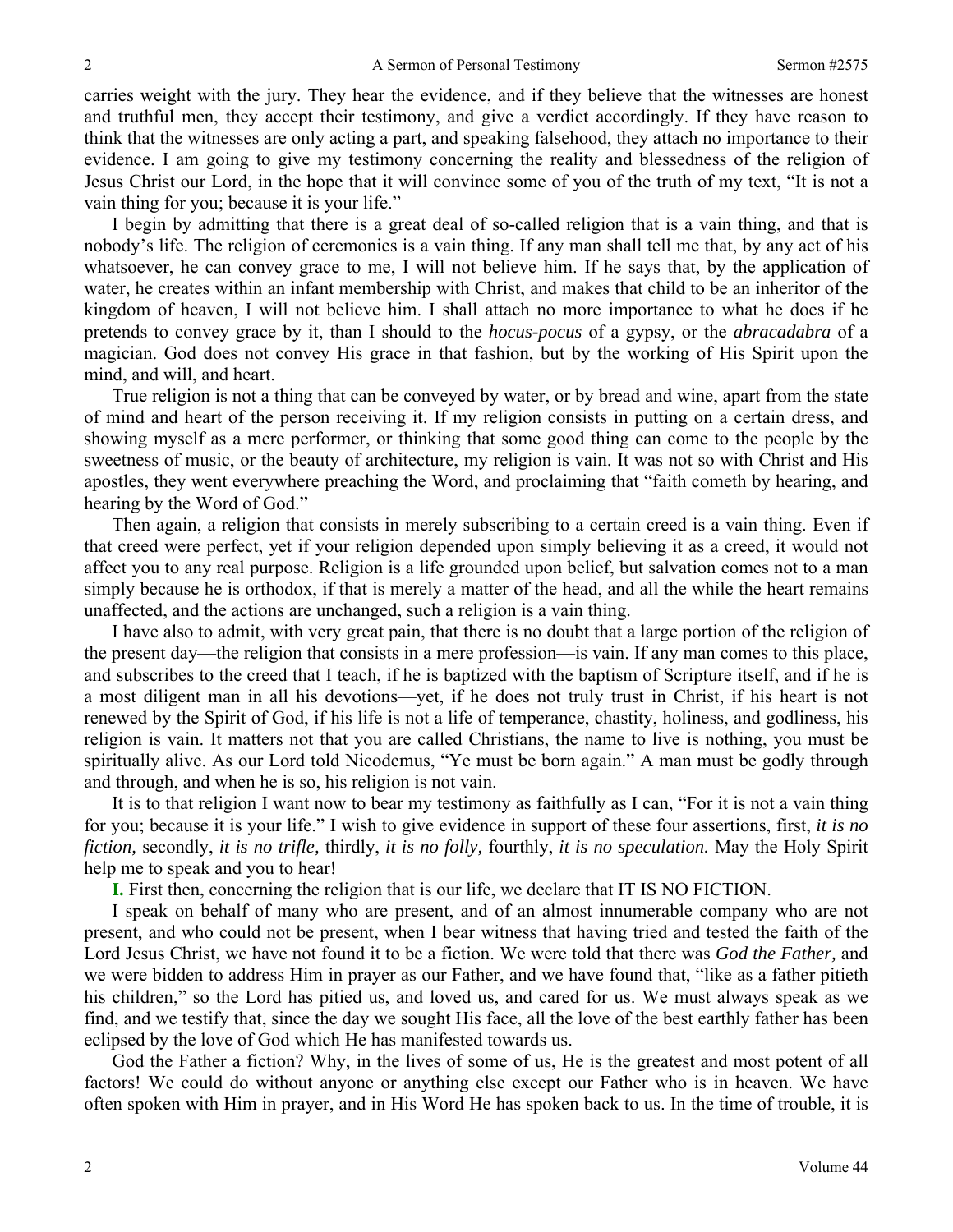our joy to run to Him and cry, "Father," and in our hours of need, He has supplied all our wants "according to his riches in glory by Christ Jesus."

It is no use for any man to say that there is no such being as God, if he has never tried Him. There is no power in that kind of negative evidence. The Irish prisoner said to the judge, "There are three men who swear that they saw me kill the man, but I can bring fifty men to swear that they did not see me kill him." The judge soon exposed that fallacy, for there was no argument in it.

If you say, "I do not know God, for I have never sought Him," we believe you, friend, and we believe you with the deepest grief, and we wish that you thought us as honest as you are yourself when we reply that we have sought God's face, and we are conscious, not by the sight of the eyes, or by the hearing of the ears, but by a new inward sense which God has given us, that in Him we live, and move, and have our being, and it is our joy to know that it is so.

Again, in the blessed Godhead *there is a second Person, namely, Jesus Christ*. Have we ever found Him to be real? It seems to be a current notion, even in the Christian church, that Jesus Christ is dead, but some of us believe in a living Christ, and well we may, for we went to Him all burdened with a sense of sin, and at the sight of Him on the cross, our burden disappeared, And many another time have we gone to Him whenever that sense of sin has returned, and He has comforted us exceedingly with the abundance of His mercy.

No Christ Jesus? Why, we have in secret had such fellowship with Him as a man has with his dearest friend, till we could doubt our own existence sooner than we could doubt the supernatural presence of Christ with true believers! It matters not if others say that it is not so with them, their sad experience does not prove how it is with us; and we bear our witness that, of all friends, the most real is Jesus of Nazareth, of all helpers and comforters, the truest and best we have ever found is Jesus Christ our Lord.

There yet remains another adorable Person in the Sacred Trinity—*the Holy Ghost.* Is there such a Person? Does He work upon the hearts of men? I speak now, not for dozens or hundreds, but for thousands, and for tens and hundreds of thousands, when I say that He has new-made us, He has illuminated us, He has comforted us, He has strengthened us, He has guided us, He has sanctified us. He is with us, and we are conscious of His presence and His power.

There are times when we are carried clean out of ourselves. We speak, you say, like men in a frenzy, though we are no more frenzied than you are. There are many of us who are no more fools than you are, and who could prove to you, in any matter of business or of science, that we are your equals in intellect, and we aver most certainly that there is a power beyond ourselves which has caused us to sing in the depths of sorrow, which has enabled us to rejoice when we have been racked with pain, which has made us sublimely calm when we have seemed to stand between the open jaws of death, and has carried us out of ourselves, so that we have freely forgiven those who did us wrong, and loved them all the better for their wrong doing, and sought their good the more, inasmuch as they have sought our hurt.

Such action as this proves the presence and power of the Holy Spirit. He is no fiction to us, and to know the Father, the Son, and the Holy Spirit, is to some of us the most real thing that ever was upon the face of the earth.

I could wish that some, who speak of godliness being all a fiction, had known what I once knew when I felt *conviction of sin*. I think that I am usually as cheerful as most men, but there was a time when no poor wretch on earth was more sunken in despair than I was. I knew that, though but young, I had broken God's righteous law, and had grievously sinned against Him, and under a sense of my guilt, I went about burdened day after day.

If I slept, I dreamt of an angry God, and thought that He would cast me forever into hell. When I attended to my daily calling, the dreadful thought of my sin haunted and followed me wherever I went. If anyone had said to me then, "Sin is a fiction," I could not have laughed him to scorn, for I was in no laughing humor, but I could have sat down and wept to think that anyone should fancy that this grim reality was, after all, but a matter of foolish fear or craven dread.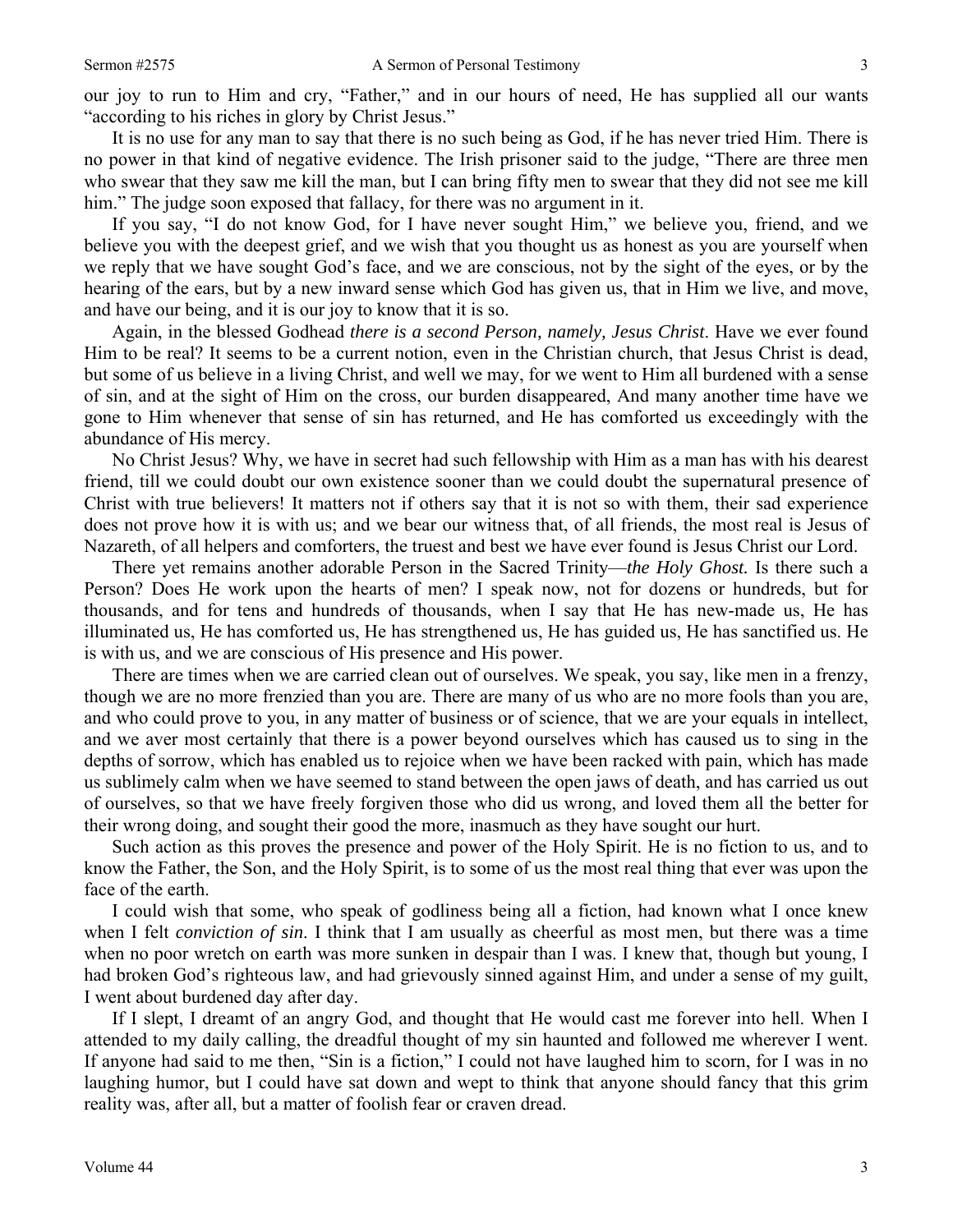Conviction of sin was real enough to me, and so was *the joy of pardon,* for one day, I heard it said, "Look unto me, and be ye saved, all the ends of the earth," and it was explained to me that Christ the Son of God did take my sin, and suffer for it, and that if I trusted Him, I might know that He had made a full atonement for me, and that I was clear of all guilt. I believed that message, it seemed to come to me straight from heaven, I looked to Jesus, and in a moment I leaped from the depths of despair to the heights of joyous confidence. I wanted to tell the assembled congregation that the witness of that humble preacher was true—that there was life in a look at the crucified One, and life at that moment for all who looked to Him.

If anyone had said to me then, "That deliverance of yours is not real," I should have answered, "Let those who knew me only a week or two ago bear witness to the change it has wrought in me." As the sorrow was real, so was the joy real too, and the alteration wrought in me was so great that I hope it helped to make others see its reality by my life and conduct in endeavoring to serve God.

And since then—I am still bearing my own personal testimony—what reality there has been *in all spiritual things,* by way of consoling, and comforting, and strengthening, and guiding, and delivering! Religion not real? Well, some of us would willingly let everything else go as long as we may keep our faith. You may ridicule all we know if you please, but you can never laugh us out of what we believe.

If you had been in prison for six months, no one would ever convince you that imprisonment was not a real thing, and if, on a sudden, you had been set at liberty, no one would make you believe that there was no difference between liberty and captivity, and that neither of those conditions existed. And in like manner, we believe, and are sure, that there is such a thing as conviction of sin and pardon for sin, for both these things are to us matters of fact.

Mark, yet further, that religion is to us no fiction, for since our conversion, we have received certain privileges which formerly we did not possess. I will mention only one, that is*, the privilege of speaking with God in prayer,* with the assurance that He will answer us. Does God answer prayer? He who has never tried it is not able to tell, and it is most unphilosophical for any man to say that such a thing cannot be when he has never tested it himself, but they who have tried and proved it are the ones who know.

I have sometimes wished that certain people could have seen some of the answers to prayer which I have received, I am sure they would have been surprised. Not long ago, a woman came to see me about joining the church. She was in great trouble, for her husband had gone away under rather sad circumstances, to Australia, or somewhere in that part of the globe, and she could not hear any news of him. I said to her, "Well, let us pray for him." When I had prayed for his conversion, I prayed that he might come back to his wife, and I said to her, "Your husband will come back to you. I am persuaded that God has heard my prayer, so when he returns, bring him to see me in this room."

As she went out, she said to the friend who had come with her, "How very positively Mr. Spurgeon speaks about the Lord answering his prayer! He says that my husband will certainly come back to me." In a little over twelve months, that woman was in my vestry *with her husband.* I had forgotten the circumstances till she recalled them to me. About the time of our prayer, God had met with him on the sea, while he was reading one of my sermons, as a penitent sinner, he was brought to the feet of Jesus, and he came back and joined this church, and he is with us at this day in answer to that prayer.

"Oh!" says someone, "that is merely a coincidence." Well, that woman did not think so, nor did her husband, and nor did I at the time, and I do not think so now. You may call it a coincidence if you like, but I call it an answer to prayer, and as long as I get such coincidences, I shall be perfectly satisfied to go on praying. "A rose by any other name would smell as sweet."

I do not believe I should have had such coincidences if I had not asked for them, and as I get them daily, I shall stand to it, nor shall anything stop me from this glorying, that there is a God that hears prayer, and I challenge all men to try for themselves whether it is not so. If they come humbly to God, by Christ Jesus, and seek His face, they shall not seek in vain, and by and by, if they continue to wait upon Him in prayer, He will gird them with power, so that they shall ask and receive both for themselves and for others.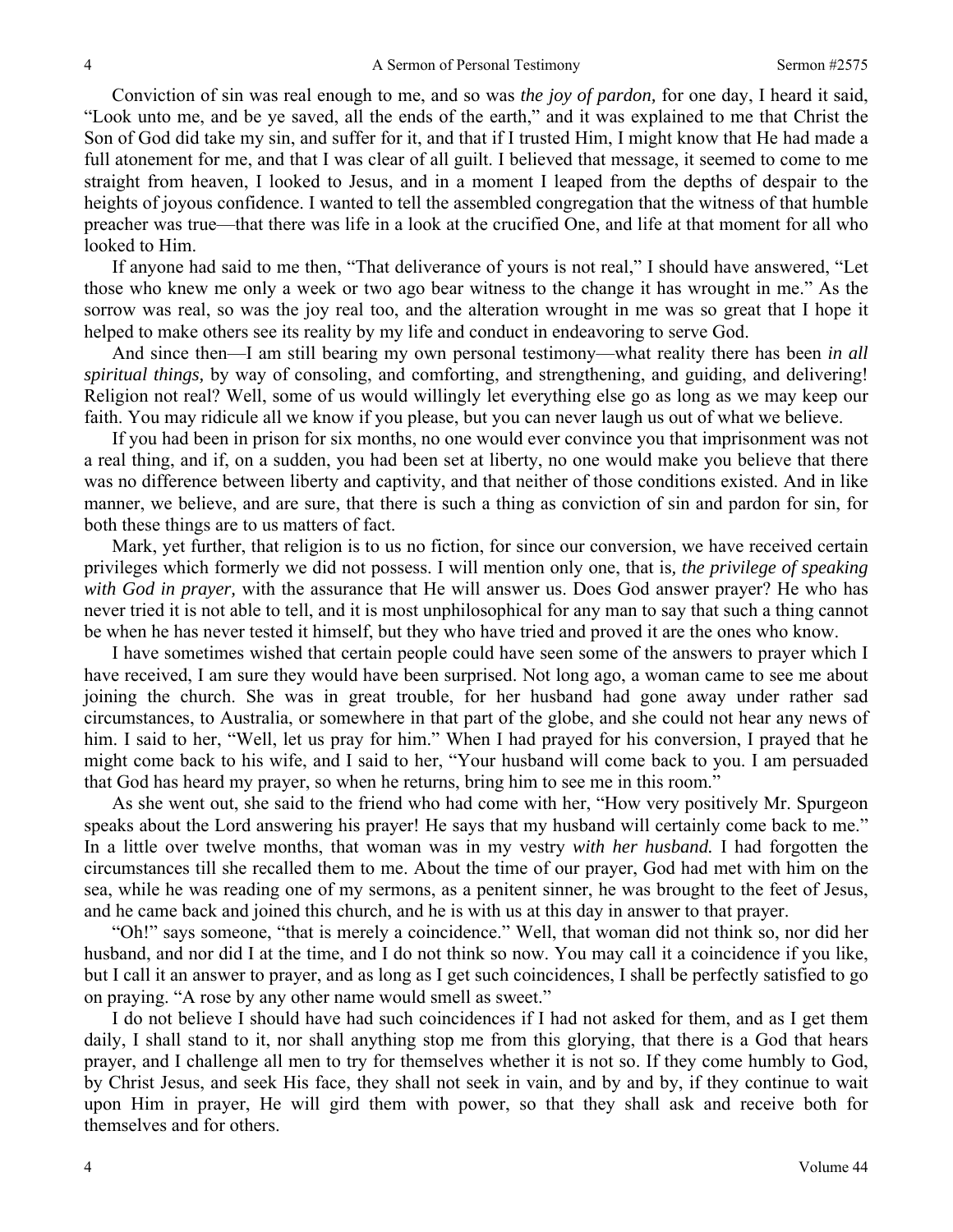Another thing, I would like to mention, that makes me feel that the religion of Christ is no fiction, and that is *the many cases of conversion that are constantly witnessed among us.* If this were the time and place—and I do not think that it is, for I do not care about such an exhibition of trophies of God's grace, and bringing men out one by one in such a fashion—I could tell, not alone of the drunkard made sober, but of the man, passionate and violent in temper, becoming as meek and gentle as a child.

I could fetch him out from the congregation if you wanted to see him, and I could point you to the swearer, who at one time found it impossible to speak without an oath, but who from the moment of his conversion, was never again tried by that temptation. I could bring the thief who now knows what is his own, and what is his neighbor's, and who is honest as the day, and the unchaste, who were given up as if they could never be saved, who are now our sisters in Christ, and serving Him with modest, pure, simple hearts.

Show us something else that makes such changes as these, if you can, show us something else, if you can, that will meet the needs of the hardened and abandoned people in the back slums. We do not know where to find it, but we do know that wherever Christ is faithfully preached, such conversions are continually seen, and that morality and social order and everything that is pure and lovely are sustained and promoted by the Gospel of Jesus Christ wherever it is believed. These things are matters of fact, let those who care to do so resist the natural inference.

One of the strongest things which are no fiction is *the joy of believers when they die.* We have lately lost some of our dearest and best friends from the Tabernacle, some of our most earnest helpers have passed away, but oh, they have died gloriously! It has been a pleasure and a privilege to see them rejoicing while everybody else was weeping—to hear them triumphant when all around them were sorrowful—to behold them casting gleams of sunlight from their eyes even when those eyes were being glazed in death.

Give me a religion by which I can live, for that is the religion on which I can die. Give me that faith which will change me into the image of Christ, for then I need not be afraid to bear the image of death. God grant that you and I, dear friends, may know, as a matter of personal experience, that there is a solid truth in our religion, that it is indeed our life!

I know that there are some people who profess to disbelieve in religion altogether, yet, every now and then, they show that they do not doubt as much as they say they do. There was a traveler in the backwoods of America, who put up one night at a log cabin. The man who lived in the house was a very rough looking customer, and the traveler felt rather afraid of him, he had some money on him, and he was half inclined to go walking on instead of stopping there.

The master bade him come in, and eat with him, he did so, and after he had eaten, the man said, "Stranger, it is my custom always to read a chapter in the Bible, and to pray before I turn in." The traveler said that in a moment, he felt perfectly safe. He professed to be an infidel, but he showed that his infidelity was not very deep, for he believed in the man who worshipped his God, and was not afraid to sleep under his roof.

William Hone, who wrote the *Every Day Book,* was an unbeliever once, but he was traveling through Wales, and he saw a little Welsh girl at the door reading her Bible. He said to her, "Ah*,* my lassie, you are getting your task, I see!" "What did you say, sir?" she asked. "I said that you are learning your task." "What do you mean, sir? I am reading my Bible, you don't call that a task do you?" Well, he did think it was a task, it would have been one to him. She said, "Why, it is this reading my Bible that makes me happy all the day long! I am trying to learn some of it by heart, but that is no task to me, it is one of my greatest pleasures."

And William Hone afterwards confessed his own faith in the Lord Jesus Christ, to whom he had been guided by the joy that he saw in that girl's face. He could not help believing that there must be something real in religion after all, it was life to her, and very soon it became life to him also.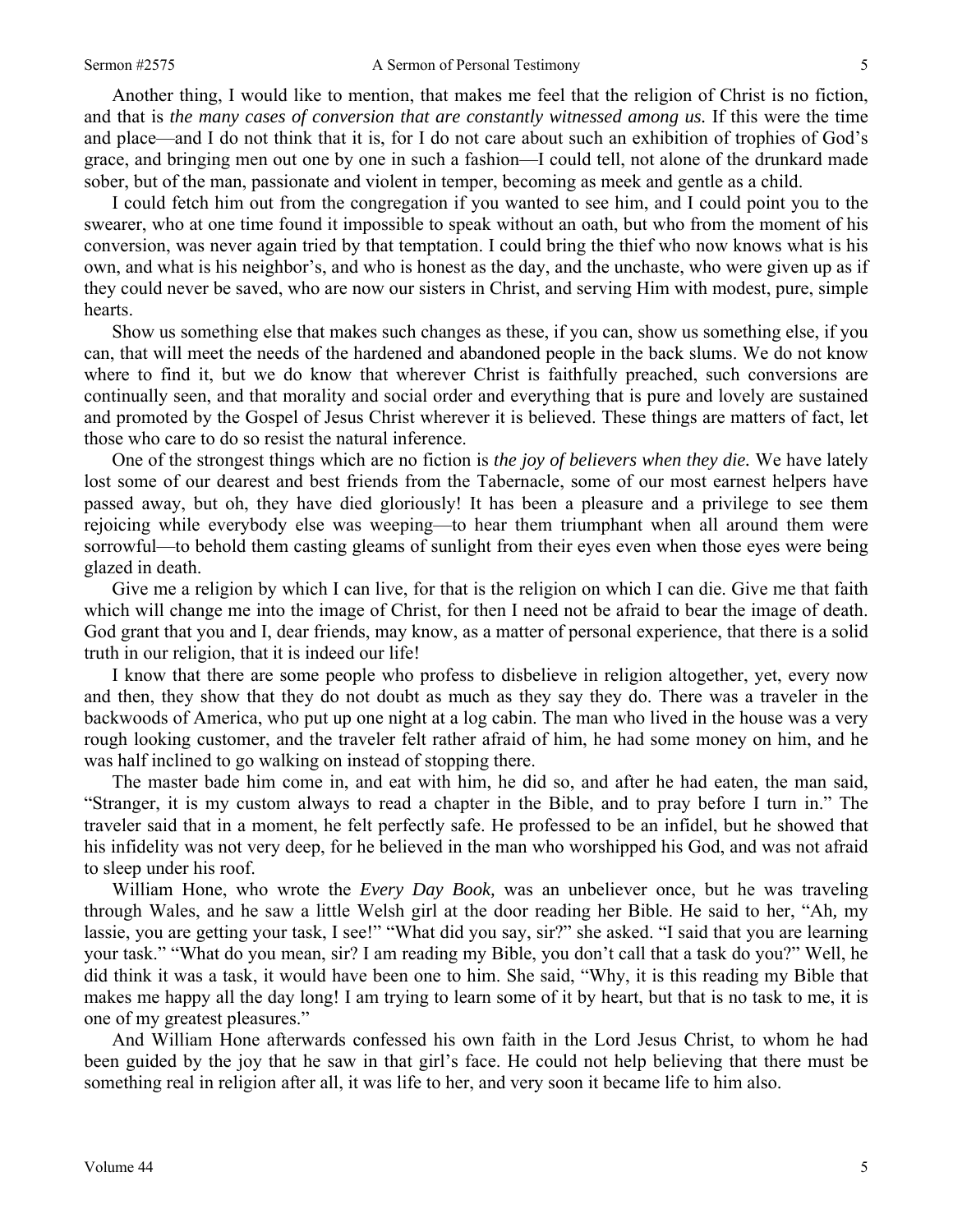**II.** I have taken so much time for the first part of my subject that I must be very brief with the rest. My second remark about true religion is that IT IS NO TRIFLE, "It is not a vain thing for you; because it is your life."

Godliness is no trifle, dear friends, *because it concerns the soul.* If a thing only concerns the body, I do not call it a trifle, cleanliness, temperance, obedience to the laws of health—these are very proper things to be urged upon men. I wish that people in general were more careful of their bodies, but the soul is immortal, it will live when the body shall have moldered into dust and ashes, therefore, trifle not with your souls. If you must play the fool, let it be with your money bags. If you must speculate, let it be with your gold, but I pray you, venture not upon any risk with your immortal spirit, make sure work for eternity, "for what shall it profit a man, if he shall gain the whole world, and lose his own soul?"

True religion also *concerns God,* and therefore it is not a trifling matter. If you must trifle with someone, trifle with your equal, even with your monarch, if you will, but never trifle with your God. He that made the heavens and the earth, and that holds all things in the hollow of His hand, is to be worshipped and reverenced, but never to be trifled with. Beware, ye that thus insult God, for trifling with Him will bring nothing but woe to you.

True religion also *concerns heaven and hell,* and these are not to be trifled with. True godliness is such a thing as no saint ever dares to trifle with. He strives to enter in at the strait gate, he throws his whole energy into the running of the Christian race. No true minister ever trifles with the truth he proclaims.

I have preached the Gospel now these thirty years and more, and some of you will scarcely believe it, but in my vestry behind that door, before I come to address the congregation in this Tabernacle, I tremble like an aspen leaf, and often, in coming down to this pulpit, have I felt my knees knock together—not that I am afraid of any one of my hearers, but I am thinking of that account which I must render to God, whether I speak His Word faithfully or not. On this service may hang the eternal destinies of many, O God, grant that we may all realize that this is a matter of the most solemn concern! May we all come to God by Christ Jesus that everything may be right with us now, and right for eternity! God grant that it may be!

These are things which must not be trifled with because their weight is incalculable, if we do trifle with them, there will be such damage as can never be remedied. A man, who becomes a bankrupt once, may start in business again, and yet grow rich. The commander who loses a battle, may gather together his troops again and yet lead them on to victory. But if the battle of this life is lost, woe worth the day! It is lost forever, there is no hope of any change to all eternity. It is not therefore, a matter to be trifled with, but a thing to be attended to with all our might.

I love to see Christian men in downright earnest. The other day, we lost a merchant from the City of London—a man of wealth and standing, and at the same time, a deacon of a Baptist church. Just a night or two before he died, he was at a church meeting. He was unwell, and they could have done without him, but as he was a deacon, he felt that he ought to be there. When his pastor said to him, "My dear sir, I think you should not be out," he answered, "If I had not been out today in Gresham Street, about my own business, I would not have been out tonight about my Master's business, but if I am well enough to look after my own affairs, I am surely well enough to attend to His."

Let there always be with you, dear Christian people, this thought, that the Master's business must never be pushed behind your own, but that it must always be first and foremost with you, "It is not a vain thing for you; because it is your life." The highest point, the crown, the flower, the glory of your life, is your religion.

**III.** Now notice the next point, "It is not a vain thing," that is to say, IT IS NO FOLLY.

First, *it is no folly to serve God.* Suppose, my brethren, it should turn out after all, that there is no God. Suppose that we should all die like dogs, then there would be nobody left to laugh at me for having served my God, that is quite clear. I am of the same mind as Cicero, when he spoke about the soul being immortal, and someone said to him, "Philosophers will laugh at you for saying that." He replied, "They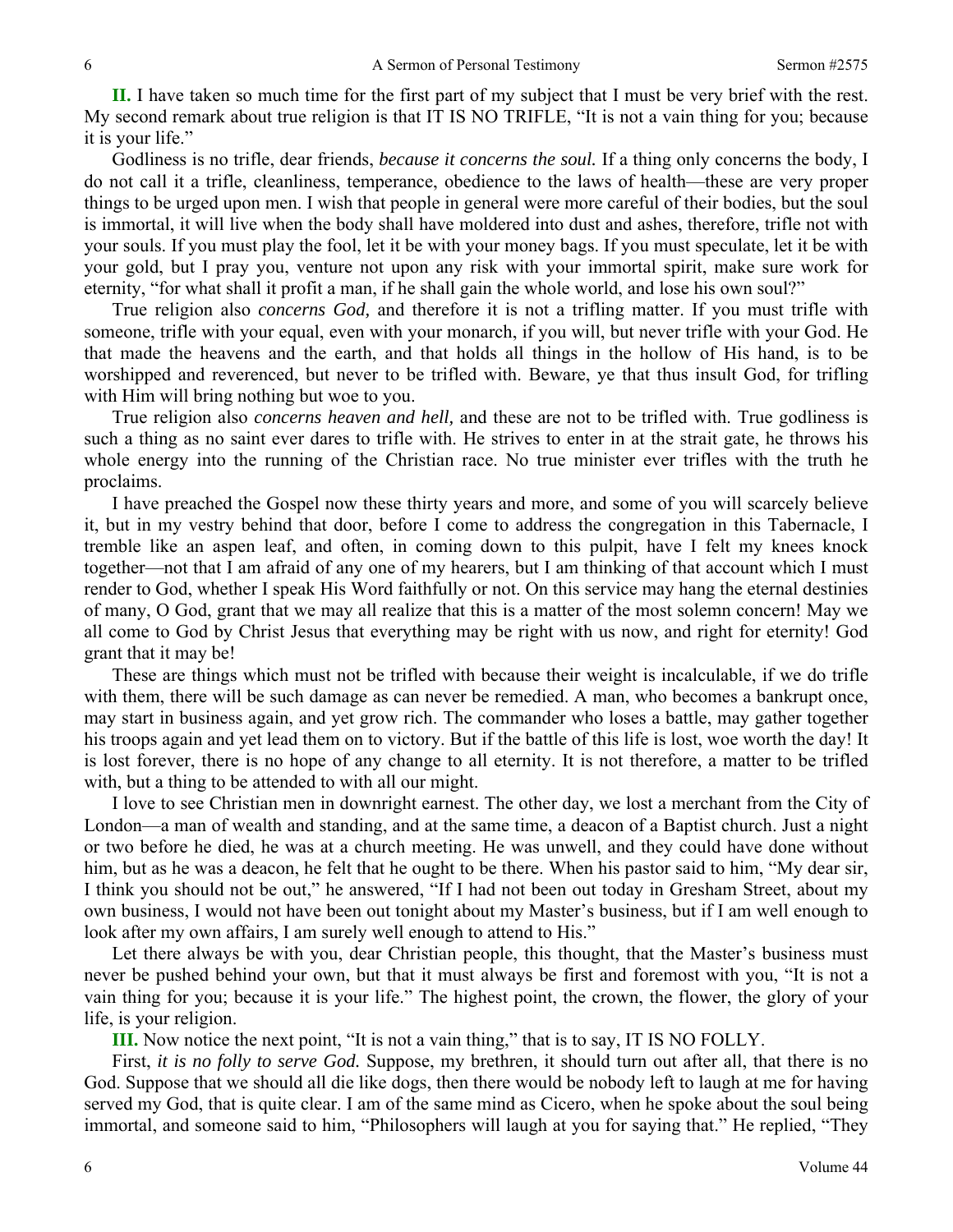may laugh while I live, I am used to that kind of treatment. And if I am dead, and they also are dead, it is quite clear that no dead philosopher will be able to laugh at me."

We who believe in Christ have two strings to our bow. If we live again in another world, all will be well with us. If we do not, we shall be as well off as you will be. We are as happy as you are anyhow, we feel that we are far happier, so we are quite content to go on as we are. If it be folly to serve God, I am willing to be guilty of such folly as that. As I am His creature, I would serve my Creator, and as I am His child, I would serve my Father. I think it is the chief end of my being to glorify Him here, and then to enjoy Him forever in glory.

Further, *is it folly to be reconciled to God?* Is it folly to believe that there is eternal justice, and that if there be eternal justice, there will be a judgment, and that if there be a judgment, there will be punishment for sin? Is that folly? And is it folly to believe that Jesus Christ came and bore the punishment for those who trust Him, and that if He bore that punishment, then those for whom He bore it may go clear, and that if He bore it for those that believe in Him, then I, believing in Him, am clearly saved? Is that folly? It seems to me to be the most rational form of reasoning that I have ever come across yet, and to it will I stand. "God forbid that I should glory, save in the cross of our Lord Jesus Christ."

Next, *is it folly to be prepared to do your duty?* I venture to say that a man who is a true Christian is the readiest of any men that live to do his duty. I do not know whether it is ever a Christian's duty to kill people, but if a man be a soldier, it is a wonder how often religion makes him a good soldier.

Read a bit of veritable history. An officer wanted to call out some troops in India for a certain duty, and he said, "At this time of night it is no use, for all the men are drunk, unless you send for Havelock's saints, they will be all right." And so they were. Some time after, it was rumored that one of the "saints" was drunk, and Havelock straightway made inquiry, and found that it was not one of his men, but another who bore the same name. The general said, "I do not know what Baptists are, but if Havelock's men are Baptists, I wish the whole army were Baptists, for there are no other soldiers like them."

There was a commander who found his army better fitted for conflict because they feared the Lord, and lifted up their hearts in prayer to Him, and never turned aside to drunkenness and other evil ways. God grant that you, dear friends, may have a religion that will make you ready to do your duty, whatever it may be!

Besides, *is it not true wisdom to be prepared for your eternal destiny?* It is wise some say, to look to present things, so it is to a certain extent, but it is wise to look at present things in the light of the future. A man was dying—dying without hope, and without much concern either, and his lawyer was called in to make his will. He was willing away all his property, and his wife and his little girl stood by his bed, and heard him giving his instructions. He said, "As to the home, you know dear, I leave that to you," so the lawyer put it down. His little girl said, "Then, pa, you haven't got a home of your own where you are going." That sentence touched him, he had forgotten that matter, but by God's grace, he was led to seek and to find the home eternal.

It must be a wise thing, not only to have a home of your own here, but to have another and a better home to go to when you die. A person said one day, "I know an infidel who lately died in perfect happiness and peace." "But," asked a workman who stood by "was he in his senses?" "Yes," replied the speaker, "and he died in perfect peace." "Then," said the workman, "he must have had a very miserable time while he was alive." The other asked, "What do you mean?" He answered, "I will tell you what I mean. I have a very good, kind wife—the best woman that ever lived, and I have some dear children too, and they are my comfort and joy, and if I had to leave them, and go away, I did not know where, and did not know whether I should live again or not, I should feel it the most awful thing in all the world to die, and I am sure that my wife would break her heart over it, But," he said, "now I can die in perfect peace because I feel that I am going home to my Father and to my Savior, and my wife can part with me in peace because she knows that I am going where I shall receive even greater love than she can give me.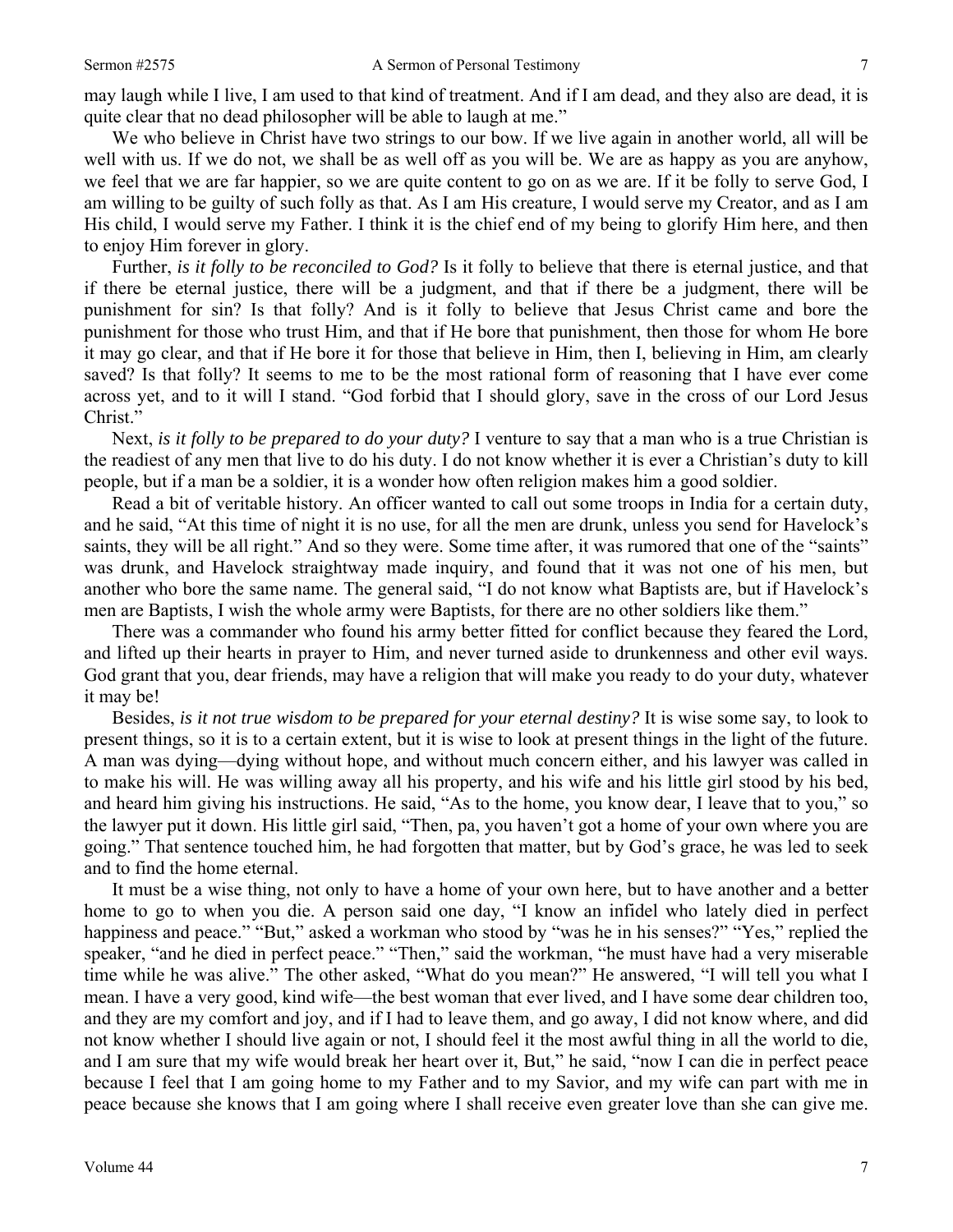But I think that infidel must have had a scolding wife, and that was why he was glad to die, I cannot understand it on any other ground."

No more can I, it looks to me to be a most unreasonable kind of composure for a man to lie down to die and say, "I do not know where I am going, I expect I shall be annihilated." I shudder at the thought, I could not die like that. But when I know whom I have believed, and am persuaded that He is able to keep that which I have committed to Him, then I can with reason as well as with faith surrender myself into my Heavenly Father's hands.

**IV.** Now lastly, let me say to you, concerning true religion, that IT IS NO SPECULATION.

There are a great many speculations nowadays. If any of you want to lose your money, or are particularly anxious never to see it again, or want to have a very limited view of it, I advise you to put it into a company. It will soon disappear, depend upon that.

There are many speculations, and there are many people who become speculators, but there are some things that are certainties, and here is one. *If any man will trust himself with Jesus Christ, he shall be saved.* He may for some time be in darkness, but if he will fully trust himself with Christ, unless God can lie, and unless Christ can be defeated, such a man must and shall be saved, and he shall know it too. There is not in hell a single man who can say that he trusted Christ, and yet that Christ did not save him, and I hardly think that there is anywhere on earth a man so base as to say that. At any rate, if he did say it, I should take leave not to believe what he said.

The process of salvation is very different in different cases. About a fortnight ago, there stood in Cheapside a young man reading one of my sermons which had attracted his attention. As he was reading it, he came across this passage—"If you believe in the Lord Jesus Christ, you are saved now. But I want you to project your faith further, and to believe in Jesus Christ for the whole of your life, for if you do so, you shall not only be saved now, but you shall infallibly be saved forever." Then followed the text, "I give unto them eternal life," and this comment upon it—"Now, eternal life cannot come to an end. 'He that believeth on the Son hath everlasting life.' Everlasting life cannot come to an end, it is a thing that lasts forever. Believe for everlasting life, and you have it, you are saved forever."

The young man said, *"*Standing there, I did believe just as I was told. I trusted Christ, and I believed then that in Him I had everlasting life. The next minute, I felt, 'Oh, what a glorious thing this is! How I love Christ who has done this great thing for me! What is there that I can do to serve Him? What sin is there that I would not give up?' Then," he said, "I said to myself, as I walked on, 'Why, I am saved! I am sure I am, because now I love Christ, now I want to give up sin, and now I want to serve Him.'" And was not that a sure proof of his being saved, because he saw the greatness of divine love to him, and this made him grateful, and that gratitude turned him right round, and made a new man of him?

This is how Christ can save you also. Suppose you have been addicted to drunkenness, and that you are convinced of the evil of it. You go to Christ, and He forgives you, then you say, "Now I am forgiven, oh, how I love my Savior! I will never go back to my cups again, I have done with my old companions, I will go and seek out other people that love Christ, and I will join with them if they will have me; and I will see what Christ expects me to do, and I will do it, for I will do everything for Him who has done so much for me."

That is salvation—a change of character—a deliverance from that which held you in bondage, an entrance into the blessed liberty of loving God and wanting to be holy. Oh, that we might each one of us know that blessedness! It is no speculation, you do not believe in Christ haphazardly. If you believe in Christ, heaven and earth shall pass away, but His Word shall never pass away, you are saved, as surely as God is God. He that believeth in Christ shall be saved now, and in the hour of death and at the day of judgment, and forever and ever.

Now, dear friends, in closing, I should like to say that *this salvation is suitable for all whom I am addressing.* Many of you know this, and you have been praying that others may know it too. This salvation is suitable for poor men. If you are very poor, is it not time that you were rich unto God? And if you have the hard side of the hill in this world, why should you not have life eternal, and joy and bliss